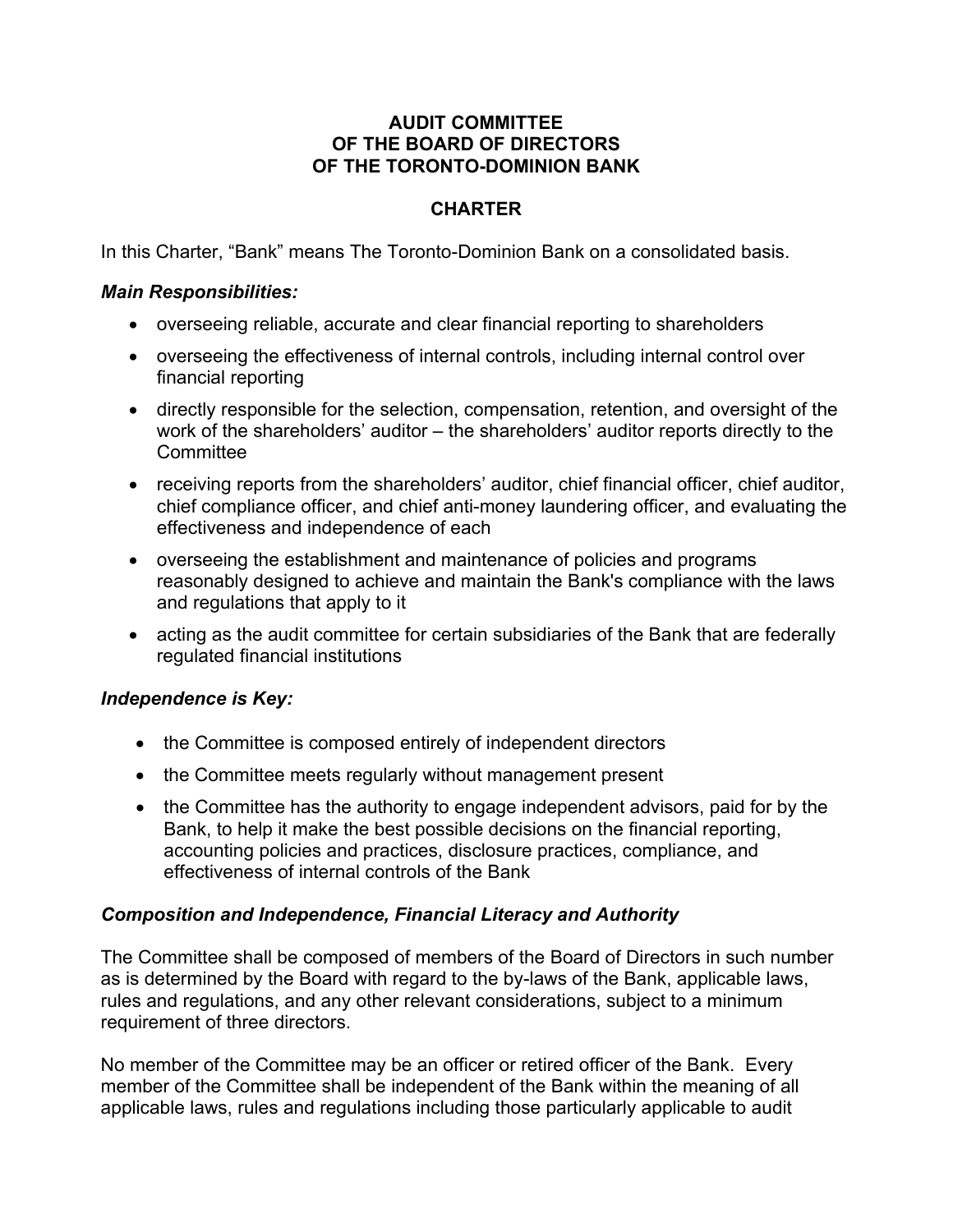committee members and any other relevant consideration as determined by the Board of Directors, including the Bank's Director Independence Policy. No member of the Committee may serve on more than three public company audit committees without the consent of the Corporate Governance Committee and the Board.

The members of the Committee shall be appointed by the Board and each shall serve until his or her successor is duly appointed, unless the member resigns, is removed, or ceases to be a director. A Chair will be appointed by the Board upon recommendation of the Corporate Governance Committee, failing which the members of the Committee may designate a Chair by majority vote. The Committee may from time to time delegate to its Chair certain powers or responsibilities that the Committee itself may have hereunder.

In addition to the qualities set out in the Position Description for Directors, all members of the Committee should be financially literate or be willing and able to acquire the necessary knowledge quickly. Financially literate means the ability to read and understand financial statements that present a breadth and level of complexity of accounting issues that are generally comparable to the breadth and complexity of the issues that can reasonably be expected to be raised by the Bank's financial statements. At least one member of the Committee shall have a background in accounting or related financial management experience which would include any experience or background that results in the individual's financial sophistication, including being or having been an auditor, a chief executive officer, chief financial officer or other senior officer with financial oversight responsibilities.

In fulfilling the responsibilities set out in this Charter, the Committee has the authority to conduct any investigation it deems appropriate to, and access any officer, employee or agent of the Bank for the purpose of fulfilling its responsibilities, including the shareholders' auditor. The Committee may obtain advice and assistance from outside legal, accounting or other advisors as the Committee deems necessary to carry out its duties and may retain and determine the compensation to be paid by the Bank for such independent counsel or outside advisor in its sole discretion without seeking Board approval.

Committee members will enhance their familiarity with financial, accounting and other areas relevant to their responsibilities by participating in educational sessions or other opportunities for development.

#### *Meetings*

The Committee shall meet at least four times annually, or more frequently as circumstances dictate. The Committee shall meet with the shareholders' auditor and management quarterly to review the Bank's financial statements consistent with the section entitled "Financial Reporting" below. The Committee shall dedicate a portion of each of its regularly scheduled quarterly meetings to meeting separately with each of the Chief Executive Officer, the Chief Financial Officer, the General Counsel, the Chief Auditor, the Chief Compliance Officer, the Chief Anti-Money Laundering Officer, and the shareholders' auditor and to meeting on its own without members of management or the shareholders' auditor. Any member of the Committee may make a request to the Chair for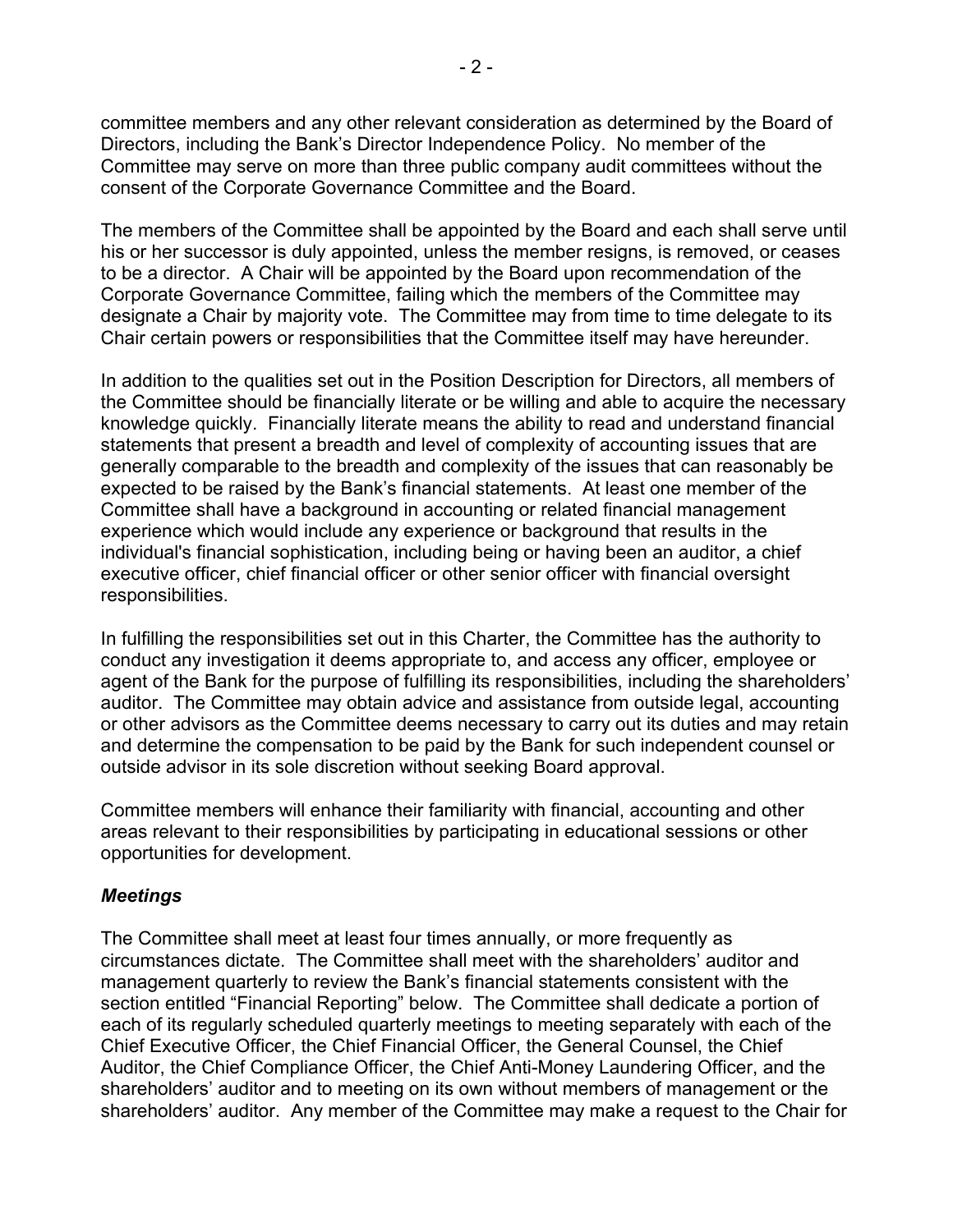a Committee meeting or any part thereof to be held without management present. The Committee shall also meet with the Office of the Superintendent of Financial Institutions Canada ("OSFI") to review and discuss the results of OSFI's annual supervisory examination of the Bank in the event OSFI directs that it meets with the Committee instead of the full Board.

To facilitate open communication between this Committee and the Risk Committee, and where the Chair of the Risk Committee is not a member of this Committee, he or she shall have a standing invitation to attend each meeting of this Committee at his or her discretion as a non-voting observer and receive the materials for each such meeting. In addition, this Committee shall meet with the Risk Committee at least two times annually to discuss topics relevant to both Committees.

The Committee may invite to its meetings any director, member of management of the Bank or such other persons as it deems appropriate in order to carry out its responsibilities. The Committee may also exclude from its meetings any persons it deems appropriate in order to carry out its responsibilities.

### *Specific Duties and Responsibilities*

#### *Financial Reporting*

The Committee shall be responsible for the oversight of reliable, accurate and clear financial reporting to shareholders, including reviewing and discussing the Bank's annual and interim financial statements and management's discussion and analysis ("MD&A") and reviewing the shareholders' auditor opinion on the annual financial statements and on the Bank's internal control over financial reporting, prior to approval by the Board and release to the public, and reviewing, as appropriate, releases to the public of significant material non-public financial information of the Bank. Such review of the financial reports of the Bank shall include, when appropriate but at least annually, discussion with management, the internal audit division and the shareholders' auditor of significant issues regarding accounting principles, practices, financial statement, and MD&A disclosures, including non-GAAP and other financial measures (e.g., Items of Note), and significant management estimates and judgments.

The Committee shall review earnings news releases and satisfy itself that adequate procedures are in place for the review of the Bank's public disclosure of financial information extracted or derived from the Bank's financial statements, other than the public disclosure in the Bank's annual and interim financial statements and MD&A and must periodically assess the adequacy of those procedures.

#### *Financial Reporting Process*

The Committee shall support the Board in its oversight of the financial reporting process of the Bank including:

• working with management, the shareholders' auditor and the internal audit division to review the integrity of the Bank's financial reporting processes;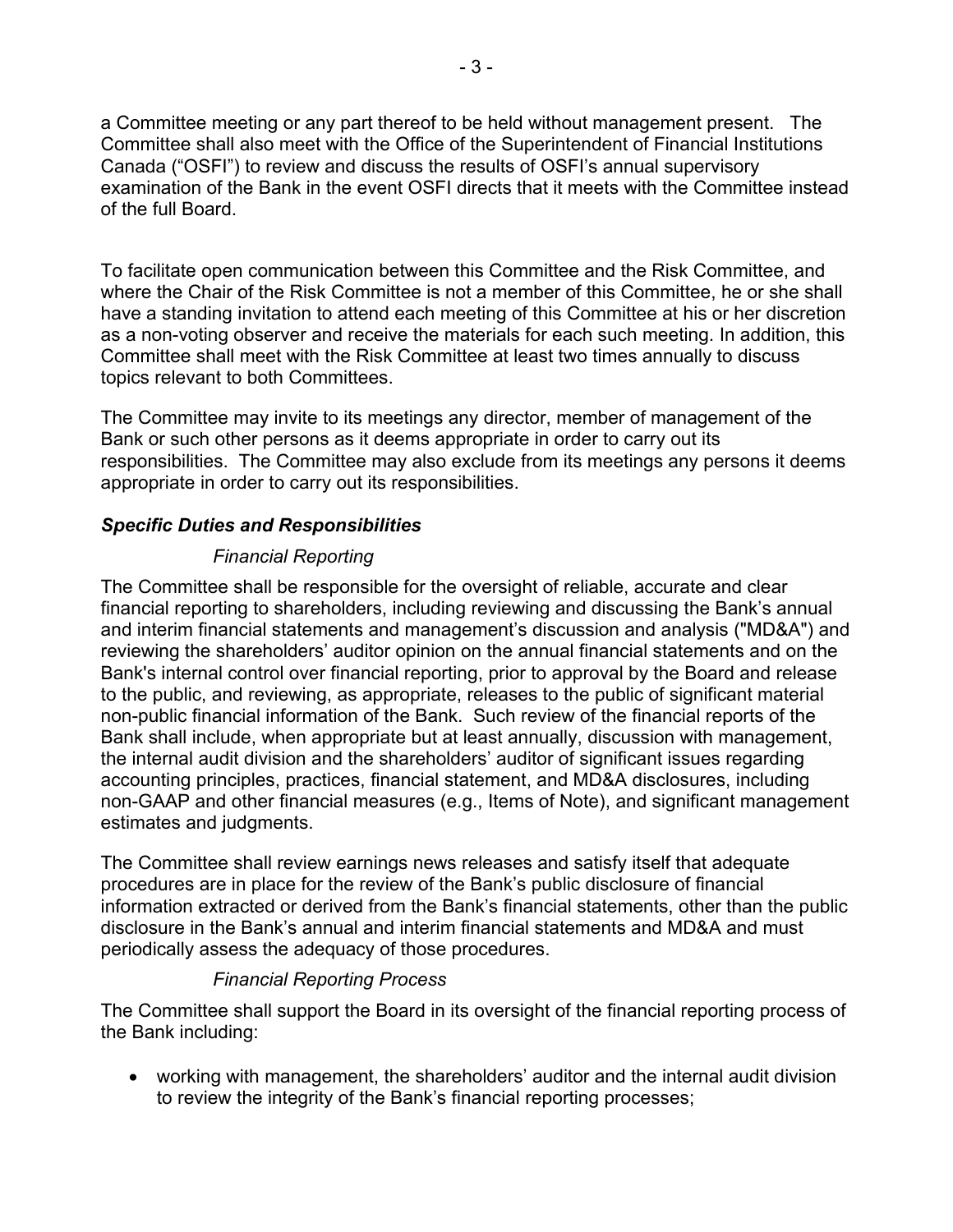- reviewing the process relating to and the certifications of the Chief Executive Officer and the Chief Financial Officer on the integrity of the Bank's quarterly and annual consolidated financial statements and such other periodic disclosure documents required by regulators or that may be required by law;
- review Environmental and Social Governance ("ESG") disclosures required to be included in financial reporting;
- considering the key accounting policies of the Bank and reviewing in appropriate detail the basis for significant estimates and judgments including but not limited to actuarial reserves, allowances for loan losses and other valuation allowances and discussing such matters with management and/or the shareholders' auditor;
- keeping abreast of trends and best practices in financial reporting including considering, as they arise, topical issues and their application to the Bank;
- reviewing with management and the shareholders' auditor significant accounting principles and policies and all critical accounting policies and practices used and any significant audit adjustments made;
- considering and approving, if appropriate, substantive changes to the Bank's accounting and financial reporting policies as suggested by management, the shareholders' auditor, or the internal audit division;
- establishing regular systems of reporting to the Committee by each of management, the shareholders' auditor and the internal audit division regarding any significant judgments made in management's preparation of the financial statements and any significant difficulties encountered during the course of the review or audit, including any restrictions on the scope of work or access to required information; and
- reviewing tax and tax planning matters that are material to the financial statements.

### *The Committee's Role in the Financial Reporting Process*

The Committee oversees the financial reporting process at the Bank and receives quarterly reporting regarding the process undertaken by management. The Committee approves the scope and terms of the audit engagement and receives the results of the review by the shareholders' auditor. The shareholders' auditor is responsible for planning and carrying out, in accordance with professional standards, an audit of the Bank's annual financial statements and reviews of the Bank's quarterly financial information. Management is responsible for the Bank's financial reporting process which includes the preparation, presentation and integrity of the Bank's financial statements and maintenance of appropriate accounting and financial reporting principles and policies, and internal controls and procedures designed to verify compliance with accounting standards and applicable laws and regulations.

### *Internal Controls*

The shareholders' auditor is also responsible for planning and carrying out, in accordance with professional standards, an audit of the Bank's internal control over financial reporting. Management is responsible for devising and maintaining effective internal control over financial reporting and for its assessment of the effectiveness of such internal control.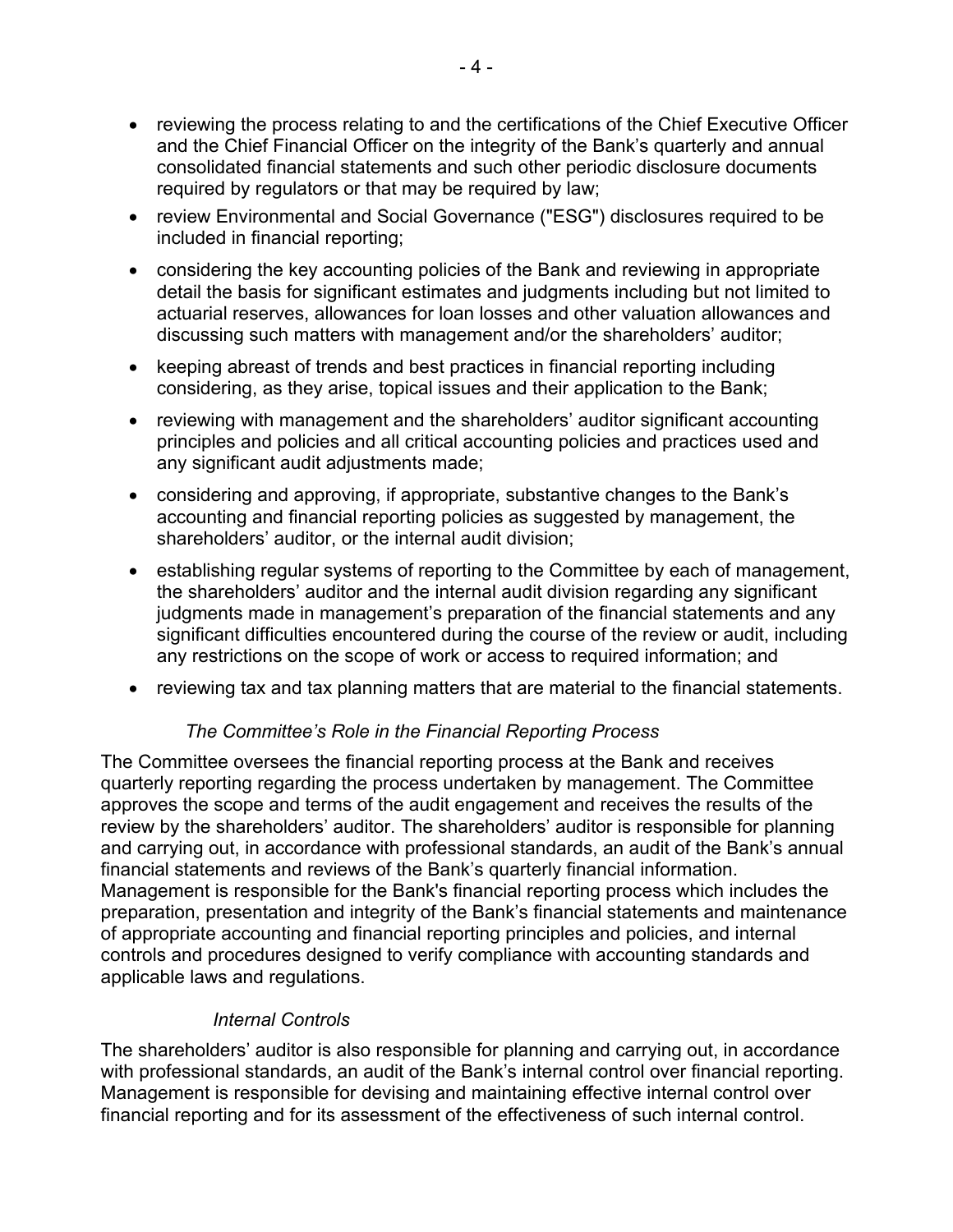The Committee shall be responsible for overseeing the establishment of the internal control framework and monitoring its effectiveness including:

- reviewing management's reports related to the establishment and maintenance of an adequate and effective internal control system and processes (including controls related to the prevention, identification and detection of fraud) that are designed to provide assurance in areas including reporting (financial, operational and risk), efficiency and effectiveness of operations and safeguarding assets, monitoring compliance with laws, regulations and guidance, and internal policies, including compliance with section 404 of the U.S. Sarbanes-Oxley Act and similar rules of the Canadian Securities Administrators;
	- as part of this review, the Committee shall consider and discuss with management whether any deficiencies identified may be systemic or pervasive;
- meeting with management, the Chief Auditor and the shareholders' auditor to assess the adequacy and effectiveness of the Bank's internal controls, including internal control over financial reporting and controls related to the prevention, identification and detection of fraud;
- overseeing the adequacy of governance structures and control processes for all financial instruments that are measured at fair value for financial reporting purposes;
- receiving reports from the Risk Committee as considered necessary or desirable with respect to any issues relating to internal control policies and the effectiveness of related procedures considered by that Committee in the course of undertaking its responsibilities; and
- reviewing reporting by the Bank to its shareholders regarding internal control over financial reporting.

### *Internal Audit Division*

The Committee shall oversee the internal audit division of the Bank and any aspects of the internal audit function that are outsourced to a third party. The Committee shall satisfy itself that the internal audit division is sufficiently independent to perform its responsibilities. In addition, the Committee shall:

- review and approve the annual audit plan (including the risk assessment methodology), and any significant changes thereto and satisfy itself that the plan is appropriate, risk-based and addresses all the relevant activities and significant risks over a measurable cycle;
- review and approve the annual financial budget and resource plan, and review significant updates;
- review and approve at least annually the Chief Auditor's mandate and independence attestation, and the mandate of the internal audit division;
- review key components of significant audit policies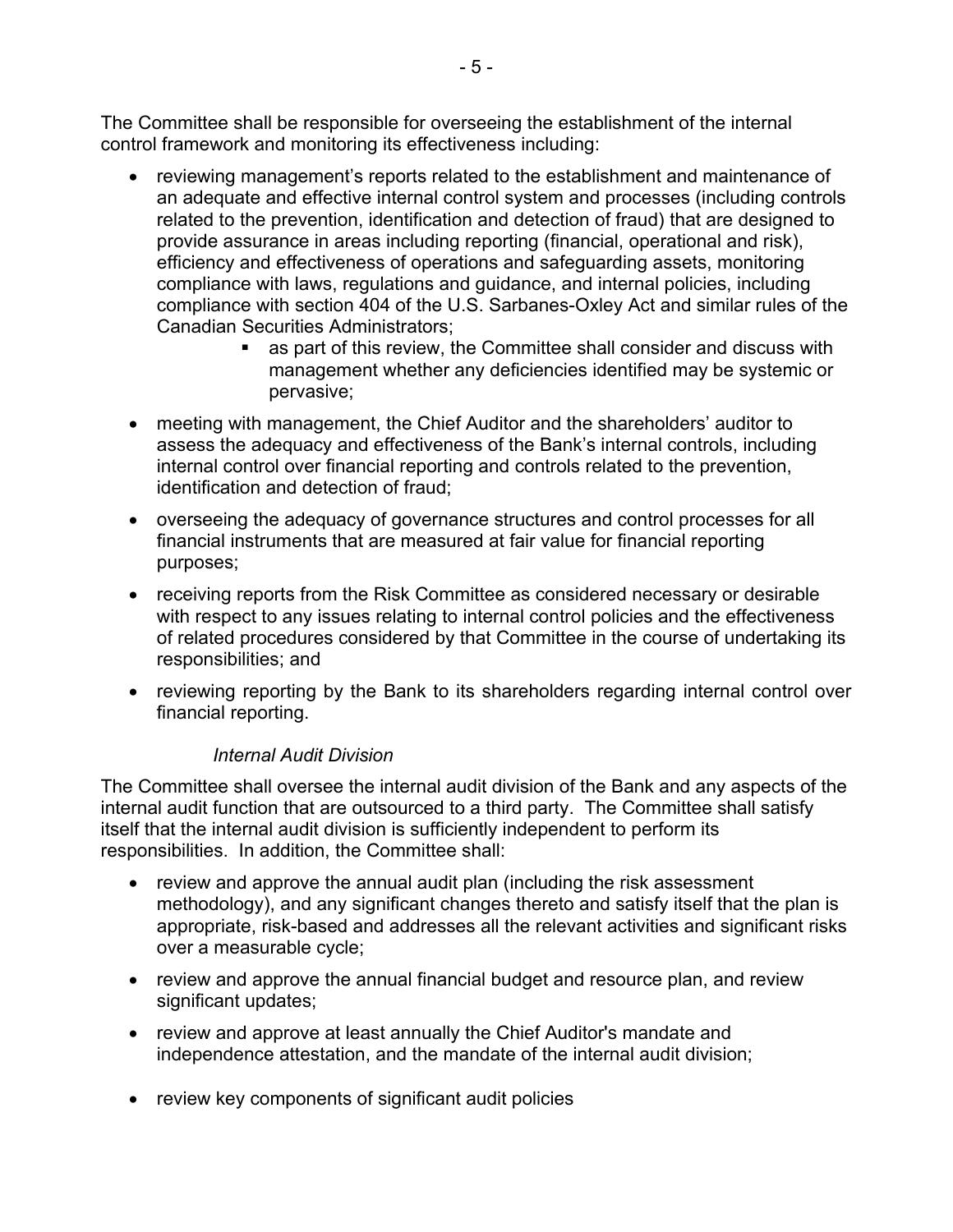- confirm the appointment and dismissal of the Chief Auditor;
- annually convey its view of the performance of the Chief Auditor to the Chief Executive Officer as input into the compensation approval process;
- at least annually assess the effectiveness and operational adequacy of the internal audit division;
- review the results of the independent quality assurance review report on the internal audit division conducted on a five-year cycle, including information on the qualifications and independence of the assessor(s) and any potential conflict of interest;
- review and discuss regular reports prepared by the Chief Auditor, including internal control over financial reporting and all other information outlined in regulatory guidance, together with management's response and follow-up on outstanding findings, and proactively consider thematic findings across the Bank;
- provide a forum for the Chief Auditor to have unfettered access to the Committee to raise any internal audit, organizational or industry issues or issues with respect to the relationship and interaction between the internal audit division, management, the shareholders' auditor and/or regulators; and
- review reports of deficiencies identified by supervisory authorities related to the internal audit division, including information to demonstrate progress of necessary correction action and remediation, by management, within an appropriate time frame.

### *Oversight of Shareholders' Auditor*

The Committee shall annually review and evaluate the performance, qualifications, skills, resources (amount and type), and independence of the shareholders' auditor and recommend to the Board for recommendation to the shareholders, the appointment of the shareholders' auditor. The Committee shall be responsible for approving the auditor's remuneration and shall satisfy itself that the level of audit fees is commensurate with the scope of work to obtain a quality audit. The Committee shall also make recommendations to the Board for approval regarding, if appropriate, termination of the shareholders' auditor. The shareholders' auditor shall be accountable to the Committee and the entire Board, as representatives of the shareholders, for its review of the financial statements and controls of the Bank. In addition, the Committee shall:

- review and approve the annual audit plans and engagement letters of the shareholders' auditor and satisfy itself that the plans are appropriate, risk-based and address all the relevant activities over a measurable cycle;
- at least annually, review the shareholders' auditor's processes for assuring the quality of their audit services including ensuring their independence and any other matters that may affect the audit firm's ability to serve as shareholders' auditor;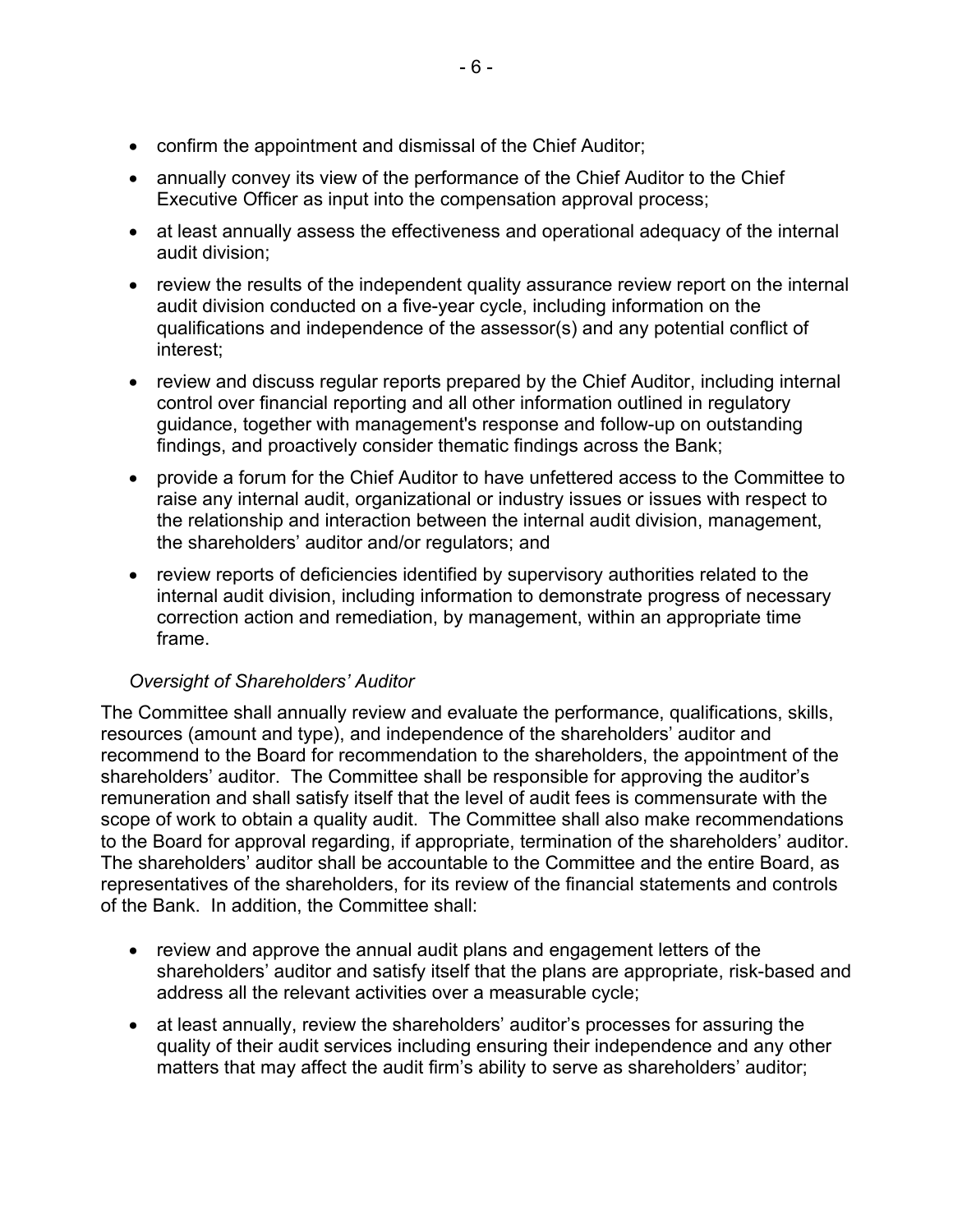- discuss those matters that are required to be communicated by the shareholders' auditor to the Committee in accordance with the standards established by the Chartered Professional Accountants of Canada and the Public Company Accounting Oversight Board ("PCAOB") and the requirements of the *Bank Act (Canada)* and of the Bank's regulators, including its primary regulator OSFI, as such matters are applicable to the Bank from time to time;
- review with the shareholders' auditor any issues that may be brought forward by it, including any audit problems or difficulties, such as restrictions on its audit activities or access to requested information, and management's responses;
- request management to take the necessary corrective actions to address any findings and recommendations of the shareholders' auditor in a timely manner;
- review with the shareholders' auditor concerns, if any, about the quality, not just acceptability, of the Bank's accounting principles and policies as applied in its financial reporting;
- provide a forum for management and the internal and/or shareholders' auditor to raise issues regarding their relationship and interaction. To the extent disagreements regarding financial reporting are not resolved, be responsible for the resolution of such disagreements between management and the internal and/or shareholders' auditor;
- at least annually, review and evaluate the qualifications, performance and independence of the lead, and other key senior partners of the shareholders' auditor, monitor the rotation timing and, as required upon rotation of the lead and other key senior partners, assess the qualifications of the shareholders' auditor's proposed new lead and other key senior partners and obtain confirmation from the shareholders' auditor of compliance with the requirements for the qualifications for auditors pursuant to the *Bank Act (Canada)*, and guidance by other applicable regulators;
- at least every five years, conduct a periodic comprehensive review of the shareholders' auditor; and
- annually review and discuss the Canadian Public Accountability Board's ("CPAB") and PCAOB's public reports with the shareholders' auditor and, as necessary, discuss any CPAB and/or PCAOB findings specific to the inspection of the Bank's audit.

#### *Independence of Shareholders' Auditor*

The Committee shall monitor and assess the independence of the shareholders' auditor through various mechanisms, including:

• reviewing and approving (or recommending to the Board for approval) the audit engagement terms and fees and other legally permissible services to be performed by the shareholders' auditor for the Bank, with such approval to be given either specifically or pursuant to pre-approval procedures adopted by the Committee;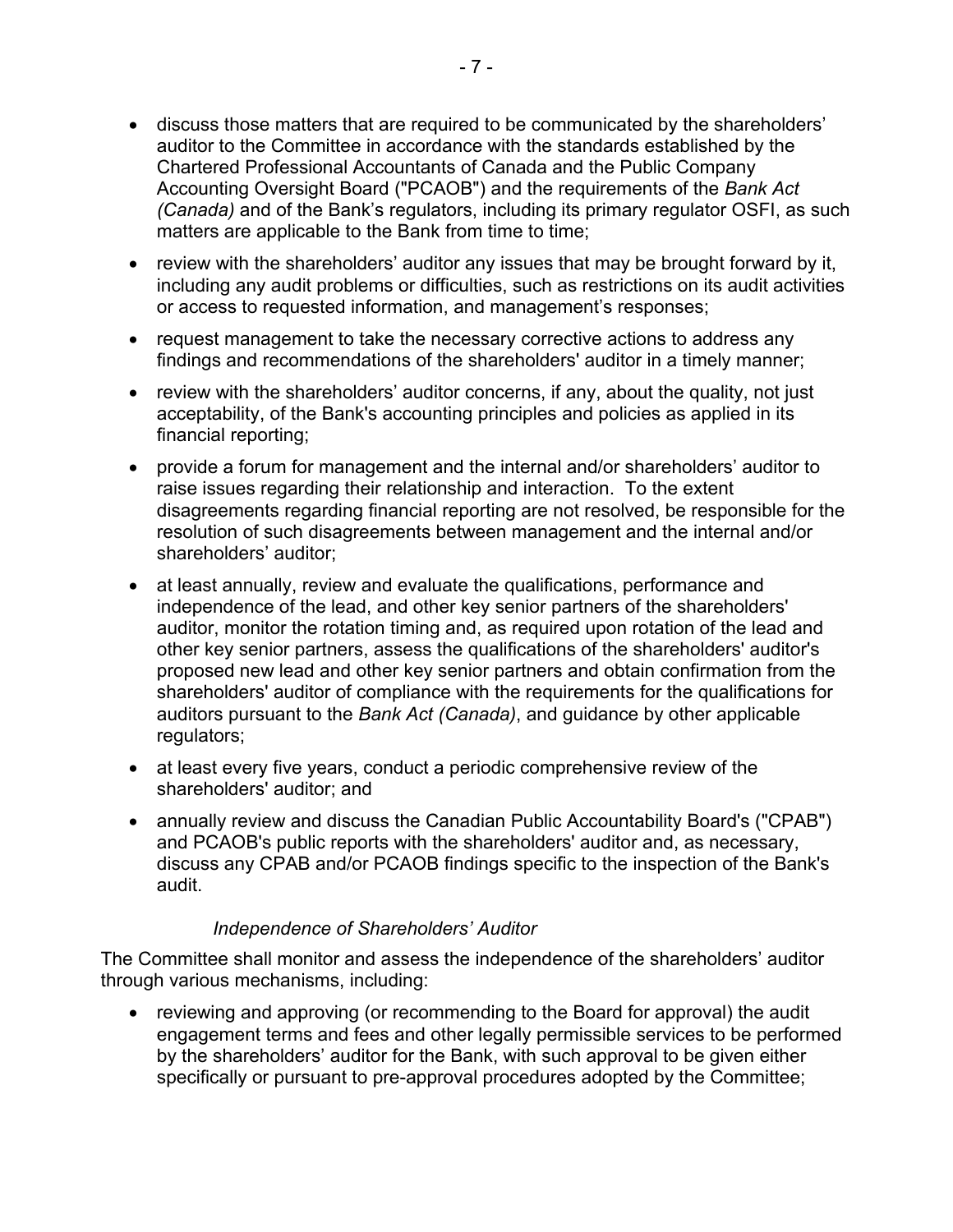- receiving from the shareholders' auditor, at least annually, a formal written statement confirming independence and delineating all relationships between the shareholders' auditor and the Bank consistent with the rules of professional conduct of the Canadian provincial chartered accountants' institutes or other regulatory bodies, as applicable;
- reviewing and discussing with the Board and the shareholders' auditor, annually and otherwise as necessary, any relationships or services between the shareholders' auditor and the Bank or any factors that may impact the objectivity and independence of the shareholders' auditor;
- reviewing, approving and monitoring policies and procedures for the employment of past or present partners, or employees of the shareholders' auditor as required by applicable laws; and
- reviewing, approving and monitoring other policies and procedures put in place to facilitate auditor independence, such as the criteria for tendering the shareholders' auditor contract and the rotation of members of the audit engagement team, as applicable.

# *Finance Department*

The Committee shall oversee the Finance Department of the Bank, including:

- reviewing and approving the mandate of the Finance Department and the mandate of the Chief Financial Officer at least annually;
- reviewing and approving, at least annually, the Finance Department budget and resource plan, including receiving reports from management on resource adequacy;
- annually assessing the effectiveness of the Finance Department;
- periodically reviewing the results of a benchmarking of the Finance Department conducted with the assistance of an independent third party;
- annually conveying its view of the performance of the Chief Financial Officer to the Chief Executive Officer as input into the compensation approval process;
- confirming the appointment and dismissal of the Chief Financial Officer; and
- providing a forum for the Chief Financial Officer to have unfettered access to the Committee to raise any financial reporting issues or issues with respect to the relationship and interaction among the Finance Department, management, the shareholders' auditor and/or regulators.

# *Compliance*

The Committee shall oversee the establishment and maintenance of policies and programs reasonably designed to achieve and maintain the Bank's compliance with the laws and regulations that apply to it, including:

• establishing and maintaining procedures in accordance with regulatory requirements for the receipt, retention and treatment of confidential, anonymous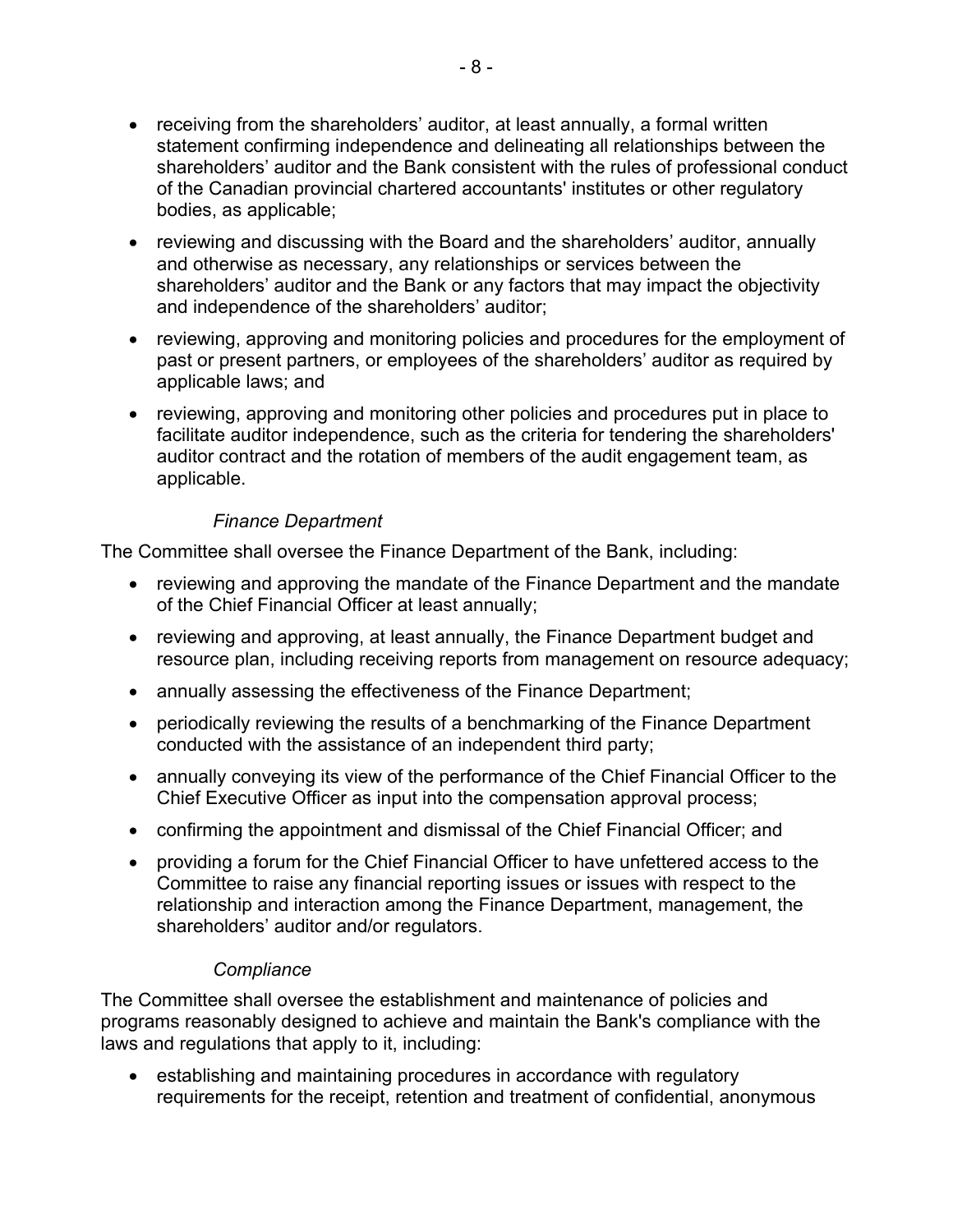submissions of concerns regarding questionable accounting, internal accounting controls or auditing matters, and receiving reports on such complaints and submissions as required under the applicable policy; and

• reviewing professional pronouncements and changes to key regulatory requirements relating to accounting rules to the extent they apply to the financial reporting process of the Bank.

#### *Global Compliance Department*

The Committee shall oversee the Global Compliance Department of the Bank and the execution of its mandate and shall satisfy itself that the Global Compliance Department is sufficiently independent to perform its responsibilities. In addition, the Committee shall:

- review and approve its annual plan, including its budget and resources, and any significant changes to the annual plan;
- annually review and approve the mandate of the Global Compliance Department and the mandate of the Chief Compliance Officer;
- at least annually assess the effectiveness of the Global Compliance Department;
- periodically review the results of a benchmarking of the Global Compliance Department conducted with the assistance of an independent third party;
- confirm the appointment and dismissal of the Chief Compliance Officer;
- annually convey its view of the performance of the Chief Compliance Officer to the Chief Executive Officer as input into the compensation approval process;
- review with management the Bank's compliance with applicable regulatory requirements and the Regulatory Compliance Management ("RCM") Program;
- semi-annually receive reports from the Global Compliance Department on Compliance with Canadian Consumer Protection Requirements as Supervised by the Financial Consumer Agency of Canada ("FCAC");
- regularly review and discuss reports prepared by the Chief Compliance Officer for the Committee, including with regard to reports by regulators and supervisory authorities related to the Global Compliance Department, the Bank's RCM program or the Bank's compliance or non-compliance with applicable laws and regulations and follow-up on any outstanding issues including proactive consideration of whether deficiencies in one area may be present in other areas;
- at least annually review the assessment by the Chief Compliance Officer on the adequacy of, adherence to and effectiveness of the Bank's day-to-day RCM controls, as well as the Opinion of the Chief Compliance Officer as to whether the RCM Program and controls are sufficiently robust to achieve compliance with the applicable enterprise-wide regulatory requirements; and
- provide a forum for the Chief Compliance Officer to have unfettered access to the Committee to raise any compliance issues or concerns with respect to the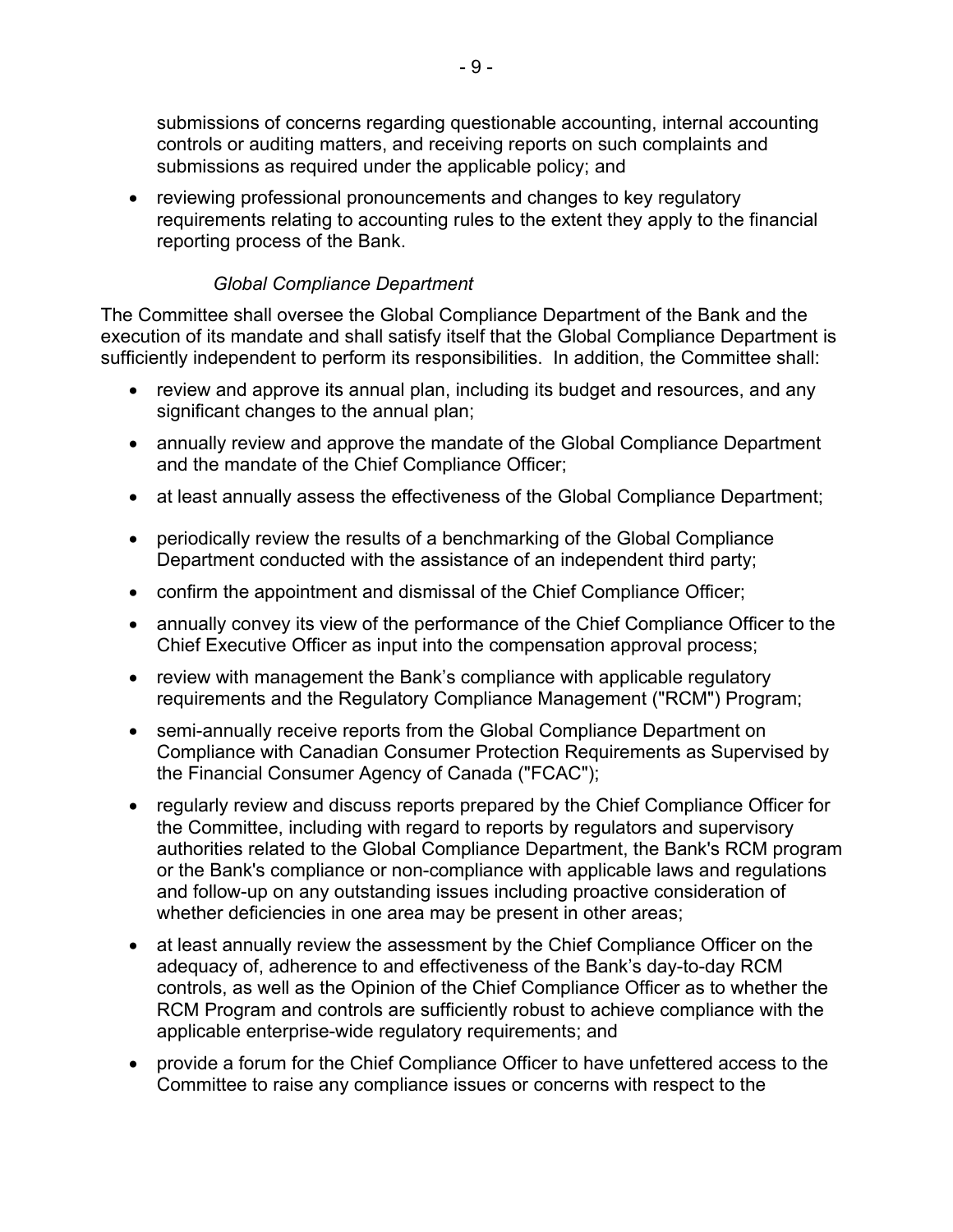relationship and interaction among the Global Compliance Department, management and/or regulators.

## *Anti-Money Laundering ("AML") / Anti-Terrorist Financing ("ATF")*

The Committee shall oversee and monitor the establishment, maintenance and ongoing effectiveness of the Anti-Money Laundering / Anti-Terrorist Financing / Economic Sanctions / Anti-Bribery and Anti-Corruption Program ("AML Program") that is designed so that the Bank is in compliance with the laws and regulations that apply to it as well as its own policies, including:

- reviewing with management the Bank's compliance with applicable regulatory requirements;
- reviewing an annual report from the Chief Anti-Money Laundering Officer regarding the assessment of the effectiveness of the AML Program, and following up with management on the status of recommendations and suggestions, as appropriate; and
- reviewing the opinion of the Chief Auditor on the effectiveness of the AML Program every two years and following up with management on the status of recommendations and suggestions, as appropriate.

# *Global Anti-Money Laundering Department*

The Committee shall oversee the Global Anti-Money Laundering Department of the Bank and the execution of its mandate and shall satisfy itself that the Global AML Department is sufficiently independent to perform its responsibilities. In addition, the Committee shall:

- review and approve the Global AML Department's annual plan, including its budget and resources, and any significant changes to the annual plan;
- consider and approve the AML Program, its design and any significant AML/ATF policies, including the TD Global Sanctions Policy;
- at least annually assess the effectiveness of the Global AML Department;
- review the results of an independent effectiveness review of the AML Program conducted periodically;
- periodically review the results of a benchmarking of the Global AML Department conducted with the assistance of an independent third party;
- annually review and approve the mandate of the Global AML Department and the mandate of the Chief Anti-Money Laundering Officer;
- confirm the appointment and dismissal of the Chief Anti-Money Laundering Officer;
- annually convey its view of the performance of the Chief Anti-Money Laundering Officer to the Chief Executive Officer as input into the compensation approval process;
- regularly review and discuss reports prepared by the Chief Anti-Money Laundering Officer for the Committee, including with regard to reports by supervisory authorities related to the AML Program, on the Bank's compliance or non-compliance with